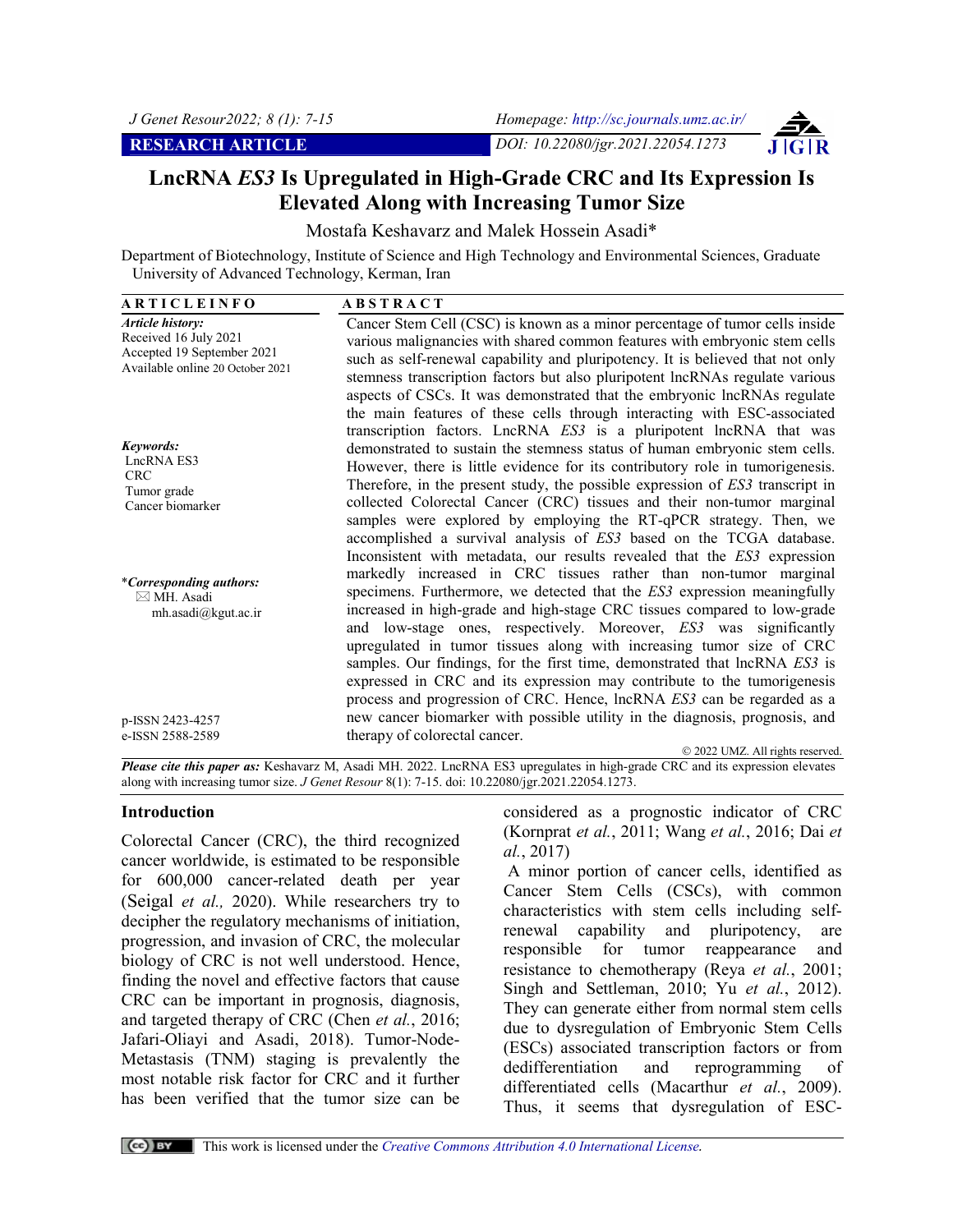associated factors is effective in CSCs originating. Recent reports demonstrated that not only pluripotent coding-transcription regulators including Oct4, Sox2, and Nanog but also stemness lncRNAs can contribute to various regulatory features of CSCs (Jannat Alipoor *et al.*, 2018; Hu *et al.*, 2012; Ng *et al.*, 2012; Ng and Stanton 2013). The stemness lncRNAs such as *MIAT*, *ES1,* and *ES3* regulated the important features of these cells including self-renewality and pluripotency through interacting with embryonic transcription factors (Fatica and Bozzoni, 2014; Ng *et al.*, 2012).

LncRNAs (long non-coding RNAs) are categorized longer than the 200 nucleotides subdivision of non-coding RNAs, which cannot produce functional proteins. Recently, this fraction of non-coding RNA has raised new problems in translational research (Hu *et al*., 2012; Keshavarz and Asadi 2019; Ng *et al.*, 2012; Ng and Stanton 2013; Spizzo *et al.*, 2012). Accumulating reports demonstrated that lncRNAs play a vital role in numerous cellular pathways such as pluripotency, imprinting, cell cycle regulation, proliferation, cellular senescence, apoptosis, and developmental process (Hu *et al.*, 2012; Kim *et al.*, 2015; Ng *et al.*, 2012; Prensner *et al.*, 2013). Recent reports have also shown that lncRNA signatures are promising predictors of survival in patients with CRC (Rezanejad Bardaji *et al.*, 2018; Zhao *et al.*, 2018).

LncRNA *ES3,* as an intergenic lncRNA, is located on chromosome 13q14.3 with 1053 nucleotides length. Recent research claimed that lncRNA *ES3* is highly expressed in ESCs and induced pluripotent stem cells (iPSCs), and have a critical role in maintaining the pluripotency of ESCs through interacting with Sox2, a defined stemness factor in human embryonic stem cells (Hu *et al.*, 2012; Ng *et al.*, 2012). In our previous report, we established that *ES3* transcript is noticeably overexpressed in patients with Her2 positive ductal breast cancer and we determined Her2 regulates the *ES3* expression in breast cancer (Keshavarz *et al.*, 2019). Despite the important role of the transcript in embryonic stem cells and breast cancer cells, its expression in CRC has not been determined yet. Therefore, in this research, we determined the possible

expression of lncRNA *ES3* in colorectal cancer by RT-qPCR strategy.

# **Materials and Methods**

#### **Tissue collection**

In the current study, cancer tissue samples and corresponding marginal non-tumor specimens from 30 affected patients with CRC and their clinicopathological data were taken from Iran National Tumor Bank (Tehran, Iran). To avoid RNA degradation until its extraction, the specimens were kept in liquid nitrogen. The patients' signed informed consents for participation in the study were taken (Table. 1).

# **Cell culture**

At first, the *ES3* expression in different CRC cell lines was investigated. Therefore, four cancer cell lines derived from colorectal cancer including SW1116, SW480, SW48, and HT-29 were collected from the national cell bank of Iran (Pasteur Institute, Tehran, Iran). Based on the properties of the cell lines and proper conditions for their growth and proliferation, the cells were propagated either in RPMI-1640 or high glucose DMEM. Finally, the cultural mediums were enriched by adding 10 % fetal bovine serum and 100 U/ml penicillin, and 10 μg/ml streptomycin (Gibco, USA), and the proliferating cells finally incubated in the suitable humidity and  $CO<sub>2</sub>$  concentration.

# **RNA extraction and qPCR**

The total RNA extraction from cells and tissues was done by solving them in Trizol Reagent (Invitrogen, USA) according to the manufacturer's recommended protocol. The total isolated RNA was quantified by measuring the 260/280-nm ratio with spectrophotometry (Cary 60, USA) and its exact integrity was detected by agarose gel electrophoresis. Purification of the extracted RNA from the co-extracted DNA was performed by its treating with RNase-free DNase I (Fermentas Co., Lithuania). Furthermore, the cDNA was produced by employing an appropriate concentration of extracted RNA, as earlier prepared, as a template for MMLV reverse transcriptase (Fermentas Co., Lithuania) based on the mentioned recommendation in the protocol sheet.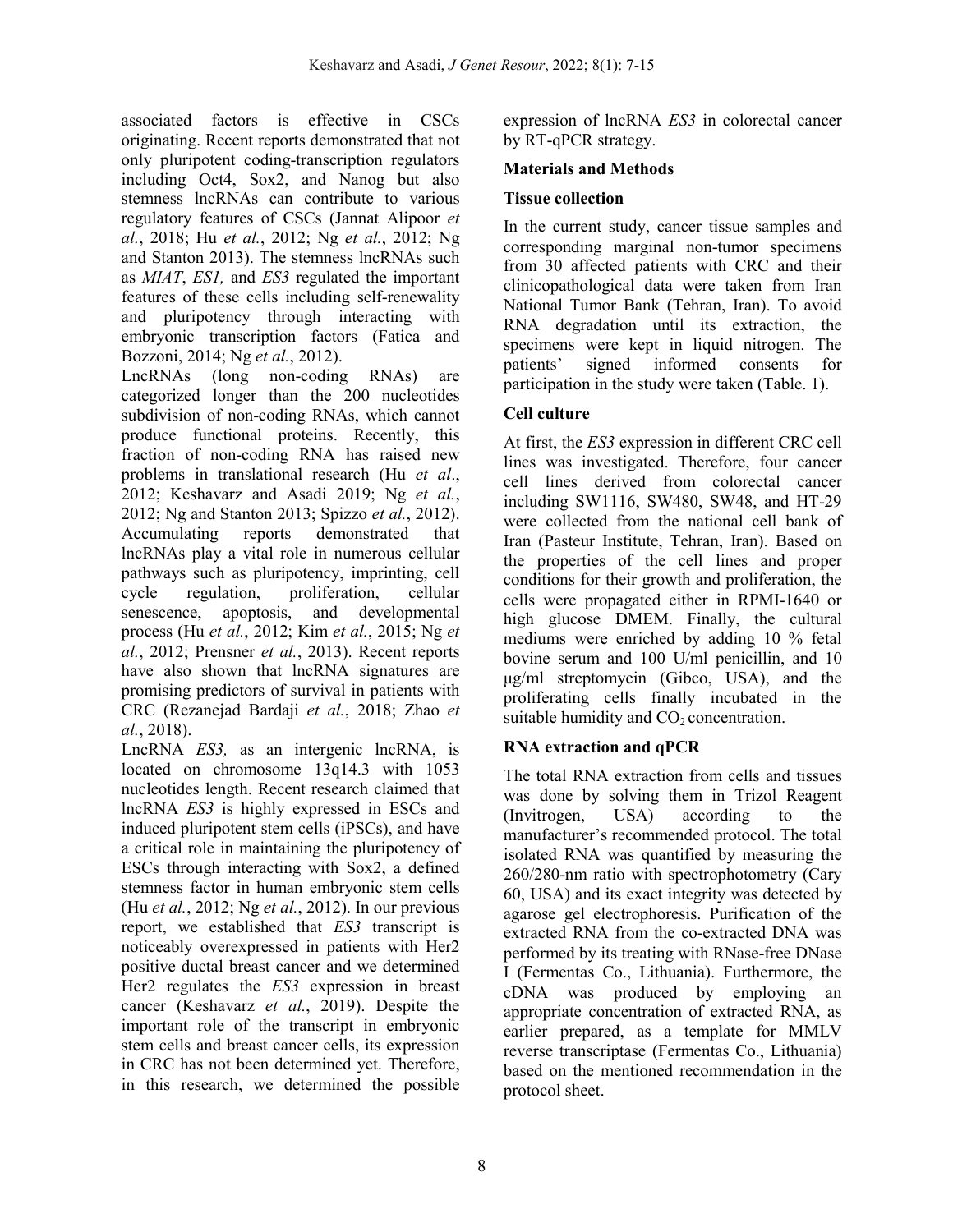| Clinicopathologic parameters | Number of cases | ES3 expression                        |             | p value    |
|------------------------------|-----------------|---------------------------------------|-------------|------------|
|                              |                 | Low                                   | <b>High</b> |            |
| Age (year)                   |                 |                                       |             | 0.034      |
| $\leq 65$                    | 23              | $\sqrt{5}$                            | $18\,$      |            |
| $>65$                        | 13              | 5                                     | 8           |            |
| Gender                       |                 |                                       |             | 0.975      |
| Male                         | 21              | 6                                     | 15          |            |
| Female                       | 15              | $\overline{4}$                        | 11          |            |
| Tumor size (cm)              |                 |                                       |             | $0.0010**$ |
| $\leq 5$                     | 14              |                                       | $\,8\,$     |            |
| >5                           | 22              | $\begin{array}{c} 6 \\ 2 \end{array}$ | $20\,$      |            |
| Histologic grade             |                 |                                       |             | $0.034*$   |
| Well or moderate             | 24              | 6                                     | $18\,$      |            |
| Poor                         | 12              | $\overline{c}$                        | $10\,$      |            |
| <b>TNM</b> stage             |                 |                                       |             | $0.0401*$  |
| I, II                        | $17\,$          | $\overline{\mathcal{A}}$              | 13          |            |
| III, IV                      | 19              | $\overline{4}$                        | 15          |            |
| <b>Lymphatic invasion</b>    |                 |                                       |             | 0.305      |
| Negative                     | 16              | 3                                     | 13          |            |
| Positive                     | 19              | $\overline{\mathbf{4}}$               | 15          |            |
| <b>Vascular invasion</b>     |                 |                                       |             | 0.305      |
| Negative                     | 16              | 3                                     | 13          |            |
| Positive                     | 19              | $\overline{\mathcal{L}}$              | 15          |            |
| <b>Perineural invasion</b>   |                 |                                       |             | 0.426      |
| Negative                     | 26              | 4                                     | $22\,$      |            |
| Positive                     | 9               | 3                                     | 6           |            |

**Table 1.** The correlation between the expression level of *ES3* and clinicopathologic parameters of CRC tissues.

 $*_p$  < 0.05;  $*_p$  < 0.01

Briefly, we added dNTP mix (final concentration of 1mM), 20U RNase inhibitor, and random hexamer priming to isolated RNA plus reverse transcriptase solution in a 20µl reaction. The relative expression of the *ES3* gene was determined by quantitative real-time reverse transcription-polymerase chain reaction (RTqPCR) rather than β-actin as a housekeeping gene. The precise primers for amplification of *ES3* and β-actin were designed by employing GeneRunner software (version 4.0; Hastings Software. Inc. Hastings, US) and their specificity and correct binding to templates was verified by BLAST (http: //blast. ncbi.nlm.nih.gov/Blast.cgi). The sequence of specific primers is listed as follow:

LncRNA *ES3* (Forward: 5´- AAGACTGACACTGCCCAATCG; Reverse: 5´-GCTGTAGGAAGGTTGTGAGATG); *βactin* (Forward: 5´-CACTCTTCCAGCCTTCCT TC; Reverse: 5´-AGTCCGCCTAGAATCATT TG). Then, the quantitative polymerase chain reaction (qPCR) was performed employing the

SYBR Premix Ex TaqTM II (Takara, Japan) with thermal cycling on ABI Step One Plus realthermo-cycler in the certain set program for each primer pair. The specificity of PCR products was verified using agarose gels electrophoresis.

#### **Gene expression and survival analysis**

We first determined *ES3* expression in different tumor tissues/cell lines especially in CRC and then analyzed the correlation between its expression level and histological classification of CRC. Additionally, the relationship between the expression level of *ES3* and the expression of ESC-associated transcription factors in CRC was analyzed. These expression analyses were performed using the TCGA database in ENCORI starBase v2.0 (Li *et al*., 2014) for RNA interactomes (http://starbase.sysu.edu.cn/) and GENT2 (Park *et al.*, 2019). Furthermore, to identify the relationship between *ES3* expression and survival rate in CRC patients, the TCGA meta-database was used for exploring the patterns of gene expression in normal and tumor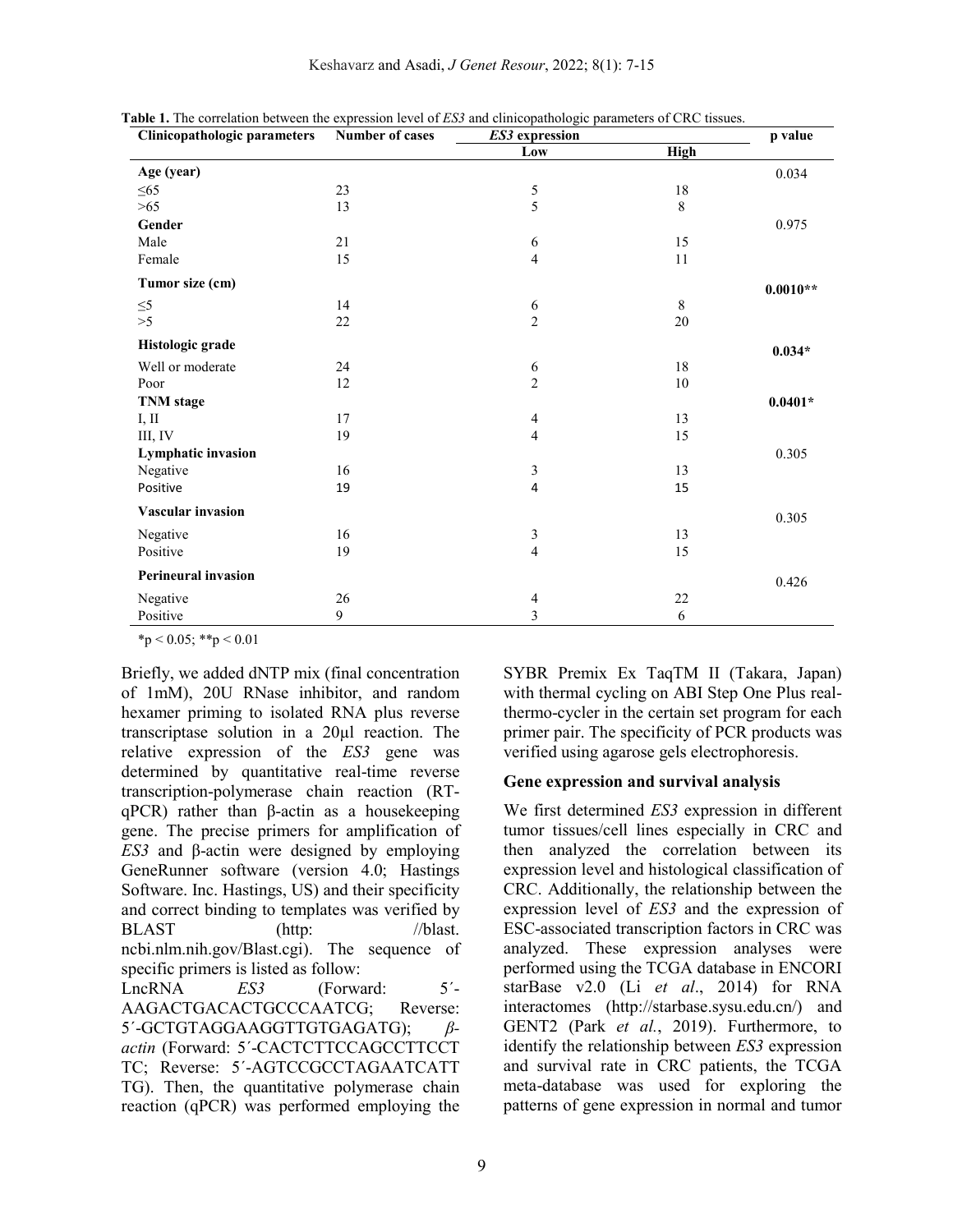tissues (http://gent2.appex.kr/gent2/). Kaplan– Meier curve was plotted for analyzing the survival rate in patients with CRC according to *ES3* expression level. Based on the TCGA dataset, the CRC patients were categorized into two groups; high risk and low risk determined based on the Cox regression model. The statistical significance difference between the groups was measured using the log-rank test ( $p <$ 0.05).

# **Statistical analysis**

Real-time PCR reactions were repeated at least three times. The differences between gene expressions in different groups were analyzed using the independent t-test and one-way ANOVA (Analysis of Variance), in the Graph Pad Prism 6.07 software and REST 2009 program. We analyzed the relative level of gene expression using the  $2^{-\Delta\Delta Ct}$  method (Livak and Schmttigen, 2001). The statistical significance measured was  $p < 0.05$ .

# **Results**

#### **LncRNA** *ES3* **is expressed in various cancer tissues, cell lines, and its expression is upregulated in colorectal cancer tissues**

At first, the *ES3* expression in a wide range of various types of cancer tissues and cell lines was collected from the TCGA database (Fig. 1A and B). Inconsistent with meta-data, our expression data proved that the *ES3* transcript was expressed in colorectal cancer tissues and cell lines. The results indicated that *ES3* expression level was significantly increased in tumor tissues compared to its expression in adjacent marginal normal tissues ( $p = 0.010$ , Fig. 1C). Moreover, the expression analysis of *ES3* transcript in colorectal cancer cell lines was done using RTqPCR, proving that it was expressed in four different colorectal cancer cell lines including SW1116, SW480, SW48, and HT-29 (Fig. 1D).

#### **ES3 transcript is upregulated in high-grade and high-stage colorectal cancer tissues**

We further evaluated the relationship between *ES3* expression level and the clinicopathological parameters of CRC tissue samples. Our finding showed that the expression of *ES3* transcript was significantly upregulated in high-grade tumor tissues in comparison to low-grade specimens (p  $= 0.050$ , Fig. 2A). Furthermore, our expression data indicated that the expression of *ES3* transcript was markedly upregulated in highstage CRC tissues as well as high-grade tumors  $(p = 0.04, Fig. 2B)$ . In line with the above results, *ES3* expression levels analysis in multiple colorectal cancer samples from the TCGA database showed that it was up-regulated in high-stage colorectal cancer tissues rather than low-stage samples (Fig. 2C). We further observed that patients with high-stage colorectal cancer had significantly shorter overall survival than those with lower stages of CRC because *ES3* had higher expression in high-stage CRC rather than that in low-stage ones (Log-rank  $p <$ 0.001, Fig. 2D). Moreover, we found that the expression level of *ES3* was dramatically correlated with tumor size and its expression was dramatically elevated in larger tumor tissues compared to smaller ones ( $p = 0.010$ , Fig. 2E). Based on the TCGA database in ENCORI starBase v2.0 and GENT2, we detected that the higher expression level of *ES3* was noticeably related to a lower survival rate in patients with colorectal cancer (Log-rank  $p = 0.007$ , Fig. 3A). Moreover, we found that *ES3* expression was suggestively related to shorter overall survival in poorly differentiated samples of CRC patients (Log-rank  $p = 0.002$ , Fig. 3B). In addition, we found that there is a noteworthy positive relationship between *ES3* level and NANOG expression in CRC patients based on the analysis of data from the TCGA database in ENCORI starBase v2.0 ( $p = 0.005$ , Fig. 3C). Additionally, the ROC curve analysis for *ES3* was determined by calculating the part below the (AUC)-ROC curve. This area under the curve was 0.821 leading to an introduction of the transcript as a new diagnostic marker in patients with CRC ( $p =$ 0.003, Fig. 3D).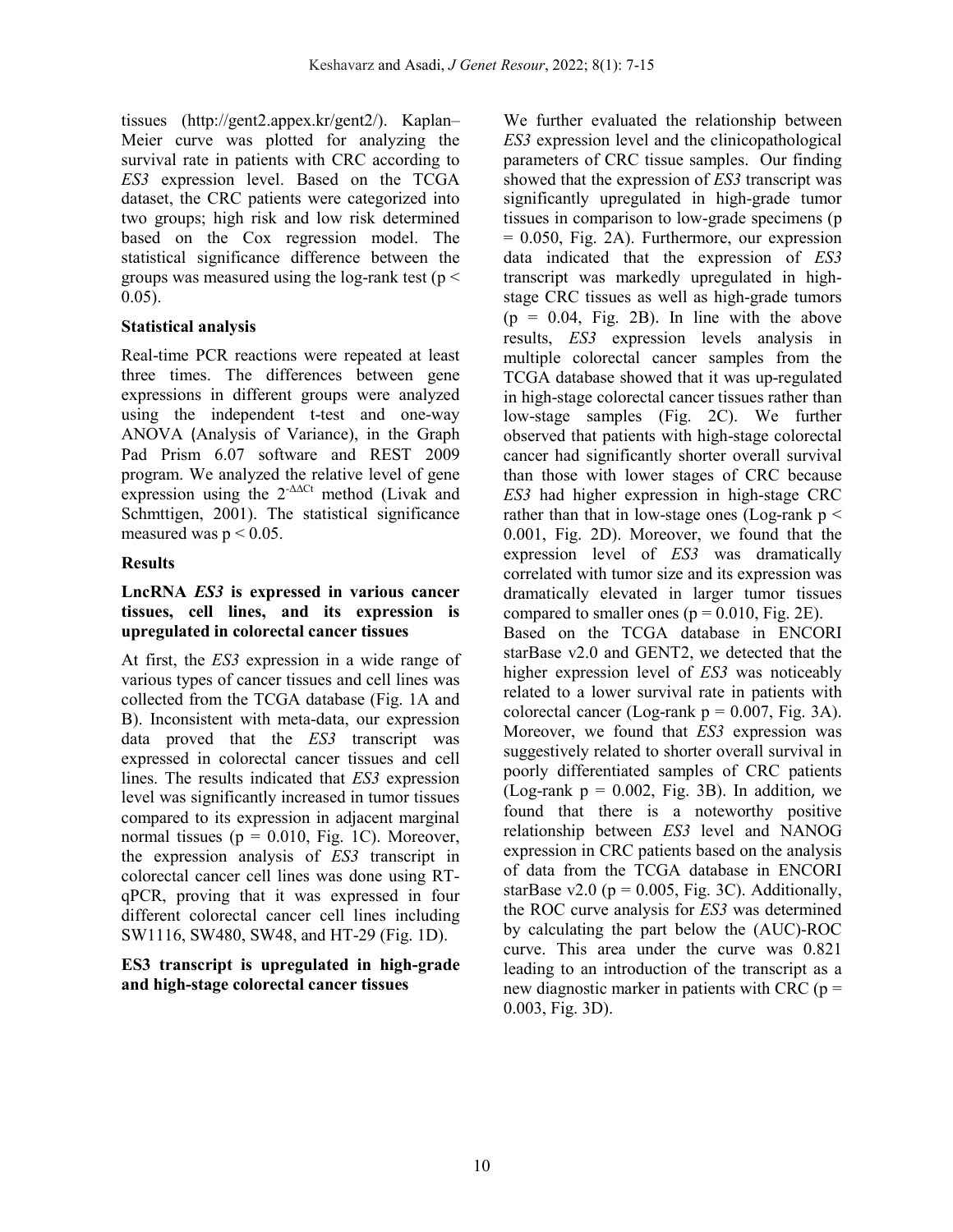

**Fig. 1.** LncRNA *ES3* is expressed in widely various cancer cells and tissues: A) The expression analysis data which was obtained from TCGA data in GENT2 showed that *ES3* transcript is expressed in widely various cancer tissues. The data suggested that the transcript may play an oncogenic role in numerous cancer types; B) *ES3* expression level in different tumor cell lines which was derived from various cancers in TCGA database; C) RT-qPCR analysis of lncRNA *ES3* expression indicated that its expression is significantly upregulated in CRC tissues rather than that in their corresponding colorectal normal tissues (\*\*p < 0.01); D) The expression analysis data by RT- qPCR revealed that lncRNA *ES3* is expressed in the four immortalized human CRC cell lines, while SW480 cells have the highest *ES3* expression among them, and HT29 cells have the lowest level of *ES3* expression.



**Fig. 2.** LncRNA *ES3* is significantly overexpressed in coordinate to the grade/stage increasing in CRC tissues and its expression was dramatically related to tumor size: A) The expression analysis of lncRNA *ES3* in CRC tissues demonstrated that its expression was significantly overexpressed in both high-grade ( $\approx$  0.05); B) and high-stage CRC tissues (\*p < 0.05); C) Diagram showed the *ES3* expression level in multi-stages of colorectal cancer on TCGA database.; D) According to the TCGA database, the Kaplan-Meier method was used to analyze the correlation between *ES3* expression in different stages of CRC and the survival rate of patients. This data showed that *ES3* expression was significantly associated with survival rate in higher stages of CRC (\*p < 0.001); E) Our RT-qPCR results demonstrated that the expression of lncRNA *ES3* dramatically elevated along with increasing the CRC tumor size.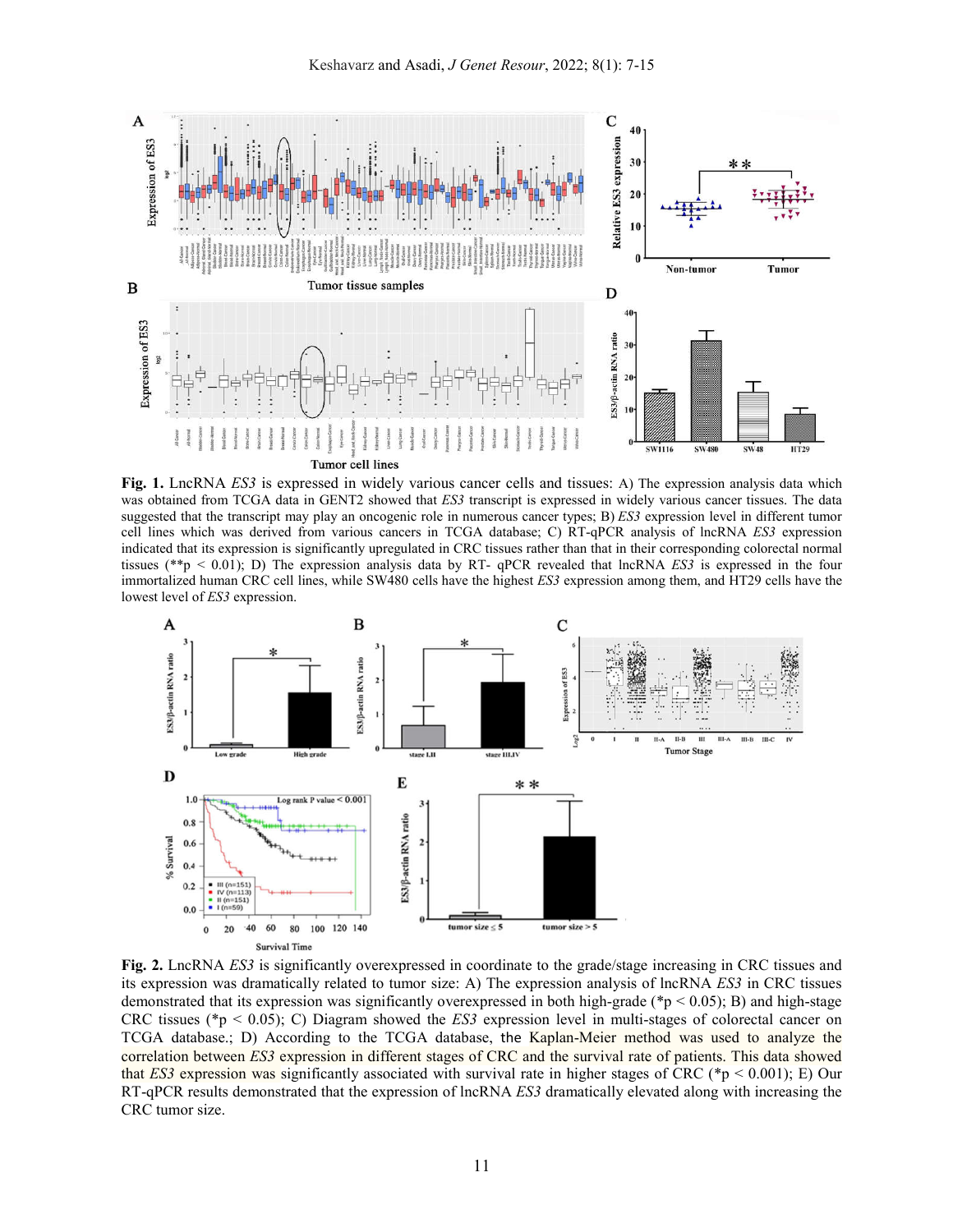

**Fig. 3**. Analysis of lncRNA *ES3* as a biomarker in CRC tissues based on TCGA database in ENCORI starBase v2.0 and GENT2: A) The *ES3* prognostic value was detected by analyzing the clinical data from the TCGA database and the data demonstrated that it has a significant relationship with overall survival (\*p = 0.007); B) The *ES3* prognostic value is significantly related to survival rate in poorly differentiated of CRC (\*p = 0.002); C) The significant correlation between the expression level of *ES3* and NANOG in CRC was determined by employing the clinical data from TCGA which was obtained from ENCORI: The Encyclopedia of RNA Interactomes. (\*p = 0.005); D) According to the receiver operating characteristic (ROC) curve, the part below the (AUC)–ROC curve introduces lncRNA *ES3* as new a diagnostic biomarker in patients with CRC (\* $p = 0.003$ ).

#### **Discussion**

CRC is known as the third main reason for cancer-related death worldwide. Despite the development of diagnosis and therapy of CRC, tumor recurrence and metastasis are still two important problems of CRC-related death (Garza-Trevino *et al.*, 2015). The cancer stem cell hypothesis claims a portion of tumor cells, which have shared common properties with stem cells account for tumor recurrence and restriction of chemotherapy effects. This theory states that CSCs are originated either from stem cells with dysregulation of stemness factors including ESC-associated transcription factors and pluripotent non-coding RNAs or from reprogramming of differentiated cells (Hu *et al*., 2012; Ng and Stanton, 2013; Keshavarz *et al*., 2019).

In recent years, researchers reported that long non-coding RNAs play a crucial role in the initiation and progression of various types of

cancer including CRC (Hu *et al*., 2012; Keshavarz *et al*., 2019; Ng and Stanton, 2013). Linc00458, known as *ES3*, is a pluripotent lncRNA expressed in the nucleus of undifferentiated hESCs and iPSCs indicate that it plays a vital role in pluripotency (Ng *et al.*, 2012). Recent studies established that there is an Oct4- and NANOG-binding site vicinity lncRNA *ES3* transcription start site. The neighboring binding sites directly regulate the expression of lncRNA *ES3* and knocking-down of Oct4 and NANOG leads to *ES3* downregulation (Ng *et al.*, 2012). Previous reports showed that the stemness coding factors such as NANOG can induce a stem-like state and be involved in the progression of CRC (Zhang *et al.*, 2013; Gawlik-Rzemieniewska and Bednarek 2016). NANOG expression is significantly correlated with high expression of E-cadherin, larger tumor sizes, and vascular invasion (Gawlik-Rzemieniewska and Bednarek 2016).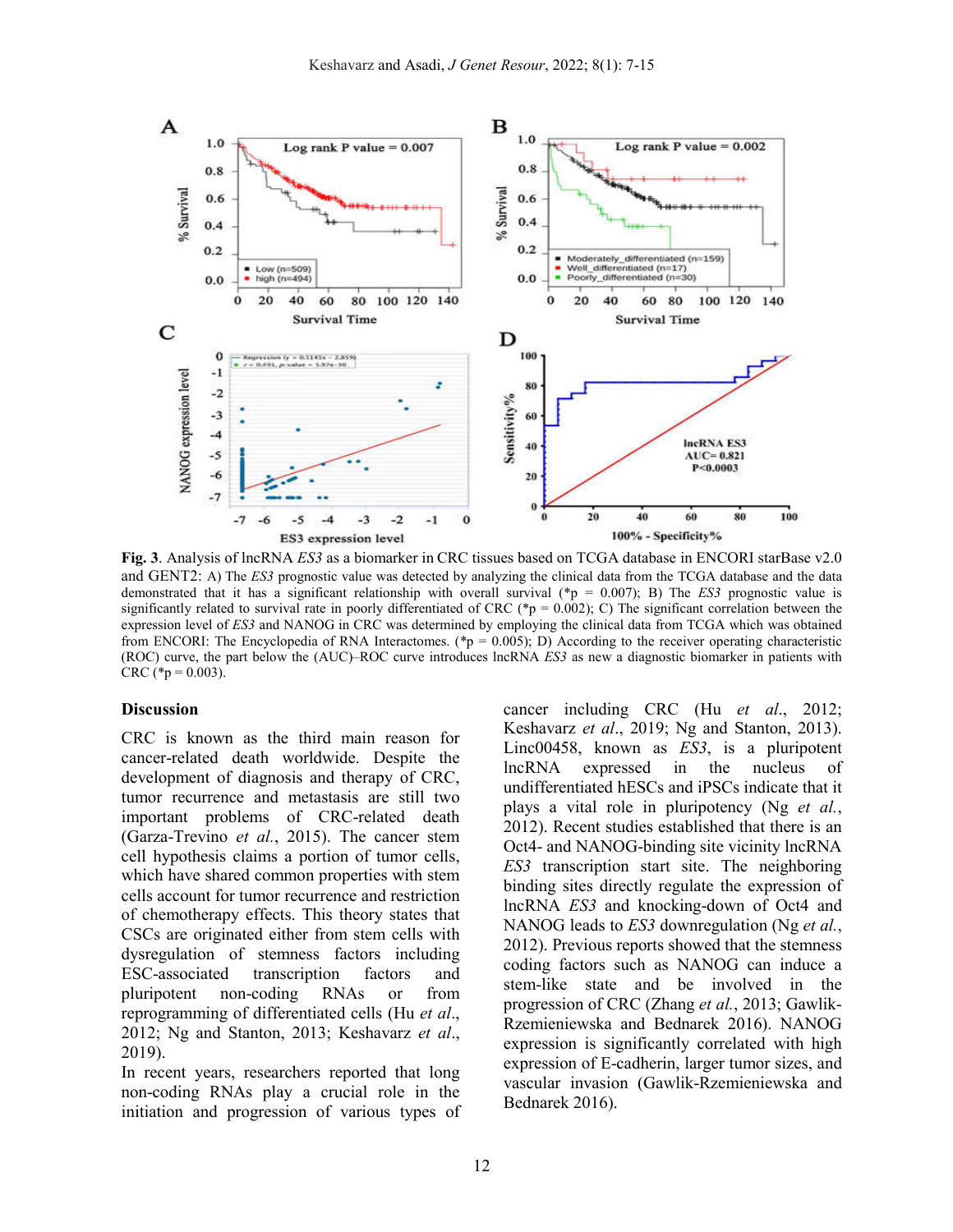Our previous report established that lncRNA *ES3* was expressed in both tumor and stem cells (Keshavarz *et al.,* 2019). Thus, we suggested that its dysregulation in cancer cells, based on CSCs theory, may involve tumorigenesis in different cancer types. In line with the data, in current research, we explored the expression of *ES3* in a wide range of various tumor tissues and cell lines, derived from different cancer types based on the TCGA database and we observed that *ES3* transcript is expressed in numerous cancer cells. The results supposed that lncRNA *ES3* may act as a novel oncogene in different cancer types. In the subsequent phase of the current research, we studied the possible expression of *ES3* in CRC tissues and marginal normal samples. Consistently, we found that the expression of *ES3* was upregulated in CRC tissues compared with marginal normal tissues. Thus, we suggested the transcript may be involved in CRC tumorigenesis and it may act as an onco-lncRNA in CRC. Furthermore, we found that overexpression of this lncRNA is meaningfully related to the pathological grade, stage, and tumor size in patients with CRC. Our data revealed that there is a significant association between the tumor grades and *ES3* expression. On the other hand, *ES3* expression was inversely correlated with differentiation of CRC tissues, so that its expression markedly elevated along with increasing tumor grades. Our data suggested that *ES3* transcript may contribute to tumor progression of CRC and it can be effective as a prognostic and diagnostic factor of poorly differentiated CRC. Furthermore, we found that the expression level of lncRNA *ES3* is dramatically correlated with tumor size and its expression is significantly upregulated along with increasing the size of tumor tissues. It has been established that the tumor size is correlated with tumor invasion, progression-free, and cancer-specific survival (Dai *et al.*, 2017). In this way, we analyzed the expression of the *ES3* in colorectal adenocarcinoma from data derived from the TCGA database in ENCORI starBase v2.0 and GENT2. We found that *ES3* is associated with the overall survival of patients with colorectal cancer. We use survival rate in overall, grading and staging system for further identifying the *ES3* signature. *ES3* was suggestively associated with overall survival,

high-stage, and poorly differentiated CRC sample and it can be considered as a notable probable biomarker for CRC prognosis. Moreover, TCGA database analysis showed that there is a noteworthy positive correlation between *ES3* and NANOG expression that supports *ES3* relevance with NANOG as an effective factor in cellular proliferation, survival rate, and tumor size in CRC. Previous report claimed that the *ES3* expression was regulated by Nanog (Ng et al., 2012) and based on the data obtained from TCGA, we suggested that *ES3* and NANOG may contribute to CRC tumorigenesis by acting in the same regulatory pathway. Hence, we supposed that *ES3* transcript may have a crucial role in tumor progression and invasion of poorly differentiated CRC.

In conclusion, we provided the initial sign that lncRNA *ES3* was significantly up-regulated in colorectal cancer tissues compared to marginal normal tissues. Statistical analysis revealed that *ES3* expression in CRC patients is associated with tumor grade, size, stage, lymph node metastasis, vascular and perineural invasion. This result indicates that lncRNA *ES3* could serve as a predictor of advanced CRC. In summary, for the first time, our study showed that *ES3* expression in colorectal cancer was associated with tumor grade, and invasion, introducing *ES3* transcript as an oncogene in the progression and metastasis of CRC.

# **Acknowledgments**

All biological materials were provided by the Iran National Tumor Bank founded by the Cancer Institute of Tehran University of Medical Sciences for Cancer Research.

# **References**

- Chen N, Guo D, Xu Q, Yang M, Wang D, Peng M, Ding Y, Wang S, Zhou J. 2016. Long non-coding RNA FEZF1-AS1 facilitates cell proliferation and migration in colorectal carcinoma. *Oncotarget* 7(10): 11271-11283.
- Dai W, Li Y, Meng X, Cai S, Li Q, Cai G. 2017. Does tumor size have its prognostic role in colorectal cancer? re-evaluating its value in colorectal adenocarcinoma with different macroscopic growth pattern. *Int J Surg* 45: 105-112.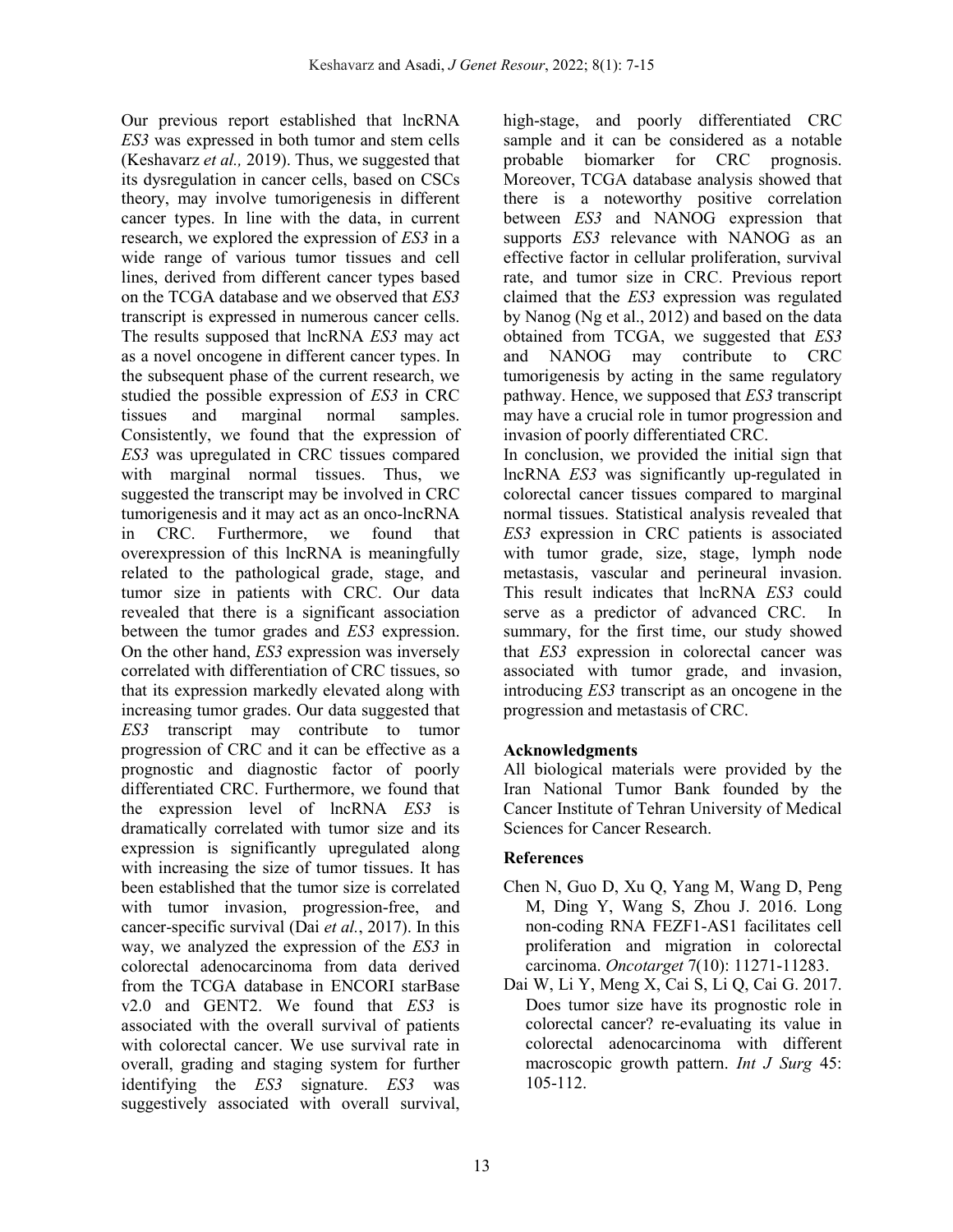- Ding J, Lu B, Wang J, Wang J, Shi Y, Lian Y, Zhu Y, Wang J, Fan Y, Wang Z, De, W, Keming W. 2015. Long non-coding RNA Loc554202 induces apoptosis in colorectal cancer cells via the caspase cleavage cascades. *J Exp Clin Cancer Res* 34: 1-11.
- Fatica A, Bozzoni I. 2014. Long non-coding RNAs: new players in cell differentiation and development. *Nat Rev Genet* 15(1): 7-21.
- Garza-Trevino EN, Said-Fernandez SL, Martinez-Rodriguez HG. 2015. Understanding the colon cancer stem cells and perspectives on treatment. *Cancer Cell Int* 15(1): 1-9.
- Gawlik-Rzemieniewska N, Bednarek I. 2016. The role of NANOG transcriptional factor in the development of malignant phenotype of cancer cells. *Cancer Biol Ther* 17(1): 1-10.
- Hu W, Alvarez‐Dominguez JR, Lodish HF. 2012. Regulation of mammalian cell differentiation by long non‐coding RNAs. *EMBO Rep* 13(11): 971-983.
- Jafari Oliayi A, Asadi MH. 2018. SNHG6 203 and SNHG6 201 transcripts can be used as contributory factors for a well-timed prognosis and diagnosis of colorectal cancer. *J Kerman Uni Med Sci* 25(6): 483-492.
- Jannat Alipoor F, Asadi MH, Torkzadeh‐Mahani M. 2018. MIAT lncRNA is overexpressed in breast cancer and its inhibition triggers senescence and G1 arrest in MCF7 cell line. *J Cell Biochem* 119(8): 6470-6481.
- Keshavarz M, Asadi MH, Riahi‐Madvar A. 2019. Upregulation of pluripotent long noncoding RNA ES3 in HER2‐positive breast cancer. *J Cell Biochem* 120(10): 18398- 18405.
- Keshavarz M, Asadi MH. 2019. Long non‐coding RNA ES1 controls the proliferation of breast cancer cells by regulating the Oct4/Sox2/miR‐302 axis. *FEBS J* 286(13): 2611-2623.
- Kim T, Jeon YJ, Cui R, Lee JH, Peng Y, Kim SH, Tili S, Alder H, Croce CM*.* 2015. Role of MYC-regulated long noncoding RNAs in cell cycle regulation and tumorigenesis. *J Natl Cancer Inst* 107(4): dju505.
- Kornprat P, Pollheimer MJ, Lindtner RA, Schlemmer A, Rehak P, Langner C. 2011. Value of tumor size as a prognostic variable

in colorectal cancer: a critical reappraisal. *Am J Clin Oncol* 34(1): 43-49.

- Li JH, Liu S, Zhou H, Qu LH, Yang JH. 2014. starBase v2. 0: decoding miRNA-ceRNA, miRNA-ncRNA and protein–RNA interaction networks from large-scale CLIP-Seq data. *Nucleic Acids Res* 42: 92-97.
- Livak K, Schmttigen T. 2001. Analysis of relative gene expression data using real-time quantitative PCR and the  $2^{-\Delta\Delta CT}$  method. *Methods* 25(4): 402-408.
- Macarthur BD, Ma'ayan A, Lemischka IR. 2009. Systems biology of stem cell fate and cellular reprogramming. *Nat Rev Mol Cell Biol* 10(10): 672-681.
- Ng SY, Johnson R, Stanton LW. 2012. Human long non-coding RNAs promote pluripotency and neuronal differentiation by association with chromatin modifiers and transcription factors. *EMBO J* 31(3): 522-533.
- Ng SY, Stanton LW. 2013. Long non-coding RNAs in stem cell pluripotency. *Wiley Interdiscip Rev RNA* 4(1): 121-128.
- Park SJ, Yoon B-H, Kim SK, Kim SY. 2019. GENT2: an updated gene expression database for normal and tumor tissues. *BMC Med Genom* 12(5): 1-8.
- Prensner JR, Iyer MK, Sahu A, Asangani IA, Cao Q, Patel L, …, Chinnaiyan AM. 2013. The long noncoding RNA SChLAP1 promotes aggressive prostate cancer and antagonizes the SWI/SNF complex. *Nat Genet* 45(11): 1392-1398.
- Reya T, Morrison SJ, Clarke MF,Weissman IL. 2001. Stem cells, cancer, and cancer stem cells. *Nature* 414(6859): 105-111.
- Rezanejad Bardaji H, Asadi MH, Yaghoobi MM. 2018. Long noncoding RNA VIM-AS1 promotes colorectal cancer progression and metastasis by inducing EMT. *Eur J Cell Biol* 97(4): 279-288.
- Seigal RL, Miller KD, Jemal A. 2020. Cancer statistics, 2020. *CA Cancer J Clin* 70: 145- 164
- Singh A, Settleman J. 2010. EMT, cancer stem cells and drug resistance: an emerging axis of evil in the war on cancer. *Oncogene* 29(34): 4741-4751.
- Spizzo R, Almeida MI, Colombatti A, Calin GA. 2012. Long non-coding RNAs and cancer: a